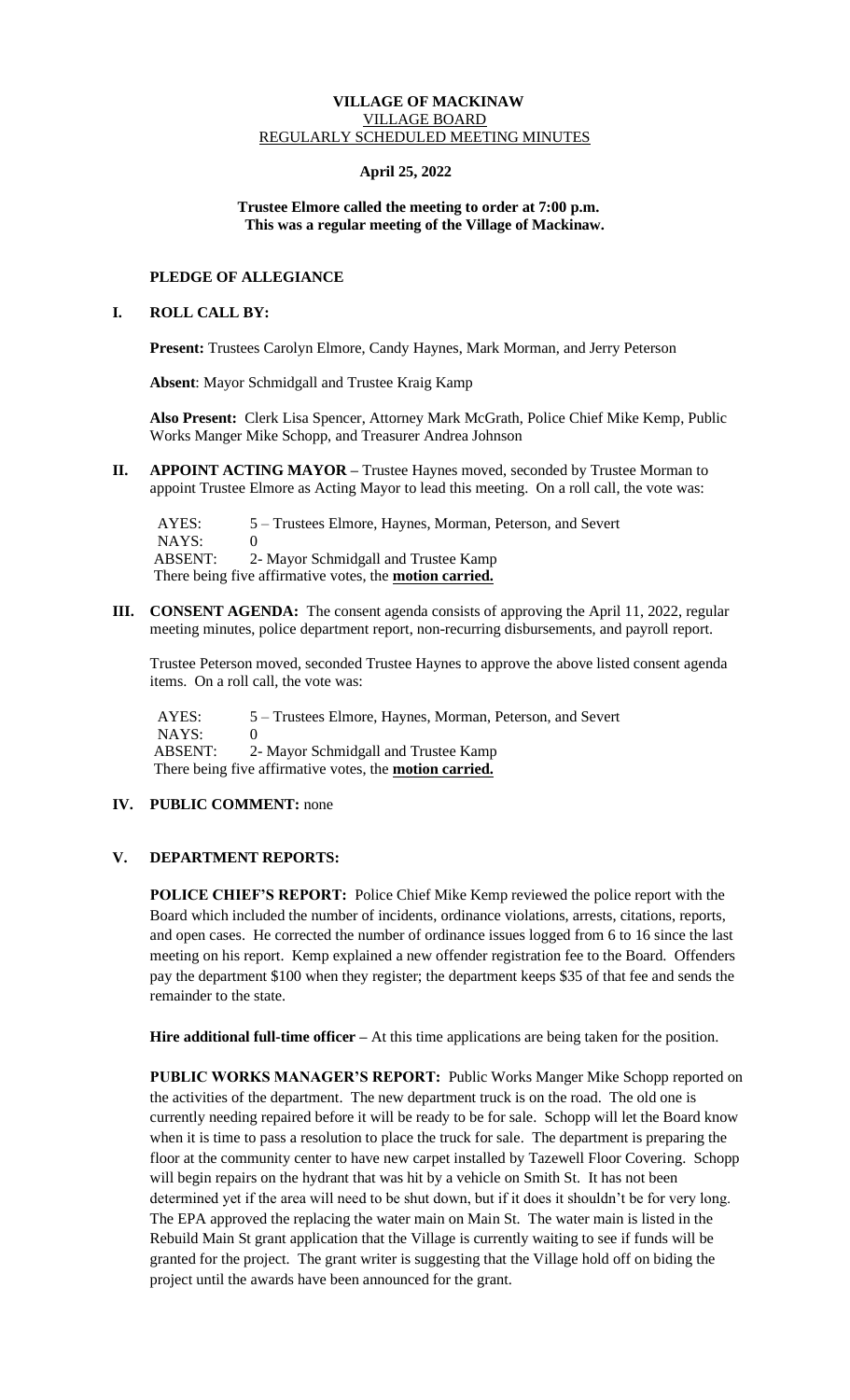## **TREASURER'S REPORT:**

**Non-Recurring Bills -** Trustee Elmore moved, seconded Trustee Peterson to approve the nonrecurring bills. On a roll call, the vote was:

 AYES: 5 – Trustees Elmore, Haynes, Morman, Peterson, and Severt NAYS: 0 ABSENT: 2- Mayor Schmidgall and Trustee Kamp There being five affirmative votes, the **motion carried.**

**Add Chief Kemp to the department head credit card account –** Treasurer Johnson stated that Chief Kemp has requested to be added as a card holder on the department head credit card account at Heartland Bank. Currently he has been having Clerk Spencer use her card when he needs to make a credit card purchase. The Board had no issues with making him a card holder.

Trustee Morman moved, seconded by Trustee Elmore to authorize Treasurer Johnson to add Chief Kemp to the department head credit card account at Heartland Bank as a card holder with a credit limit of \$1500. On a roll call, the vote was:

 AYES: 5 – Trustees Elmore, Haynes, Morman, Peterson, and Severt NAYS: ABSENT: 2- Mayor Schmidgall and Trustee Kamp There being five affirmative votes, the **motion carried.**

# **VI. CLERK'S REPORT:**

**Intergovernmental agreement with Tazewell County for the 2022 community recycling grant -** Tazewell County agrees to provide a grant in the amount of \$22,611.64 for the 2022 community recycling grant. The Village will agree that all monies will be used in support of and in connection with the County approved recycling collection program.

Trustee Morman moved, seconded by Trustee Peterson to authorize Mayor Schmidgall to sign the intergovernmental agreement with Tazewell County for the 2022 community recycling grant in the amount of \$22,611.64. This amount will go towards the cost of pickups at the recycling bins. On a roll call, the vote was:

 AYES: 5 – Trustees Elmore, Haynes, Morman, Peterson, and Severt NAYS: 0 ABSENT: 2- Mayor Schmidgall and Trustee Kamp There being five affirmative votes, the **motion carried.**

# **VII. MAYOR'S REPORT:** none

#### **VIII. LIQUOR CONTROL COMMISSIONER'S REPORT:**

**Annual liquor license renewals for Haynes on Main, Pub 52, Zehr Foods and Casey's –** Trustee Haynes moved, seconded by Trustee Peterson to approve annual liquor license renewals for Haynes on Main Class A license, Pub 52 Class A license, Zehr Foods Class B license, and Casey's Class B license for term of May 1, 2022 – April 30, 2023. All have paid their license fees. On a roll call, the vote was:

 AYES: 4 – Trustees Haynes, Morman, Peterson, and Severt NAYS: 0 ABSTAIN: 1 – Trustee Elmore ABSENT: 2- Mayor Schmidgall and Trustee Kamp There being four affirmative votes, the **motion carried.**

### **IX. TRUSTEES' REPORT:** none

### **X. ATTOR NEY'S REPORT:** none

#### **XI. NEW BUSINESS:**

**Digger for Westwood Park –** Trustee Morman asked that a digger for Westwood Park be added to the next agenda.